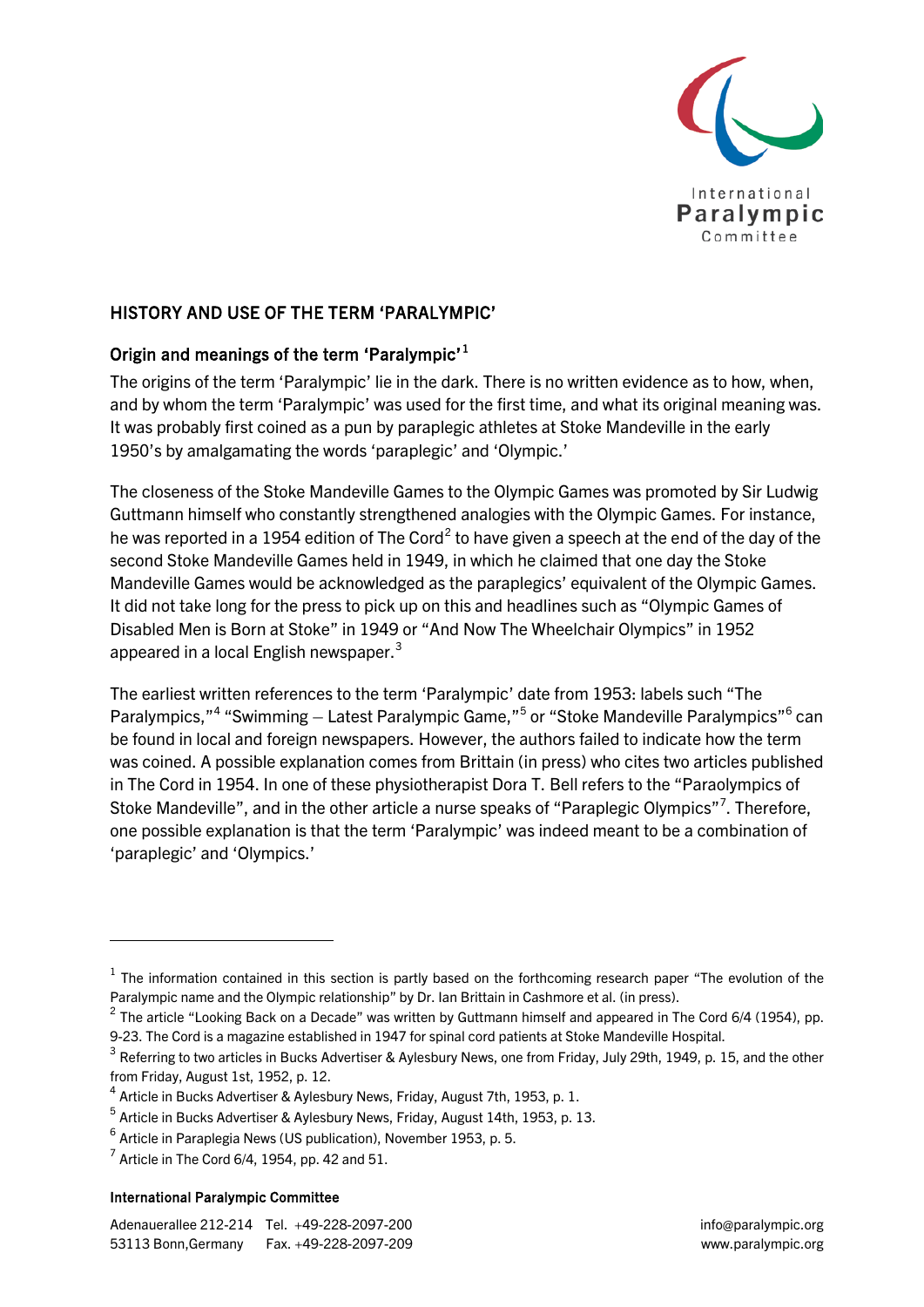

'Paralympics' or 'Paralympic Games' was not yet used as the official name for the Stoke Mandeville Games at the time. Guttmann insisted that the Games be called and advertised officially as the 'International Stoke Mandeville Games'. Although the International Stoke Mandeville Games in Rome in 1960 have gone down in history as the 'first Paralympic Games', this title was not officially introduced until 1988 for the Games in Seoul, Korea. References in official publications by the organizing committees (eg leaflets and posters) to the International Stoke Mandeville Games from 1964 to 19[8](#page-1-0)8 vary from "Paralympic Tokyo 1964"<sup>8</sup>, to "I.S.M.G. for the Paralysed Israel 4-13.11.1[9](#page-1-1)68"<sup>9</sup> (Tel Aviv), "International Stoke Mandeville Games / Paralympics at Heidelberg, Germany, August 1972"<sup>[10](#page-1-2)</sup>, "Winter Olympic Games For The Disabled / Örnsköldsvik 1976 Sweden"[11,](#page-1-3) "Torontolympiad"[12,](#page-1-4) "2nd. Olympic Winter Games for Disabled"<sup>[13](#page-1-5)</sup> (1980 in Geilo), "VII World Wheelchair Games – Paralympics U.K. 1984"<sup>[14](#page-1-6)</sup> (Stoke Mandeville), or "IV. Weltwinterspiele für Behinderte / Paralympics / Innsbruck 1988"<sup>15</sup>, for instance. It was not uncommon to use several different names for one and the same Games.

As time went by, the Games grew and other disability groups were included in the 'Paralympics' so that the original intended interpretation could no longer be supported. Therefore the term 'Paralympic' shifted in meaning. Nowadays it officially represents a combination of the English prefix 'para' (ie, a bound morpheme derived from Greek), here meaning 'alongside', and the stem 'Olympic'. This interpretation illustrates how the Olympic and Paralympic movements exist side by side. However, the term 'Paralympic' is increasingly recognised as a unique term referring to a concept of its own, rather than as an amalgamation of two separate words. This process is called lexicalisation.

## Why 'Paralympic' and not 'Paraolympic?'

Depending on the interpretation of the etymology of the word 'Paralympic', different explanations are possible as to why the official label is 'Paralympic' and not 'Paraolympic' in English and most other languages nowadays.

With regard to the alleged origin of 'Paralympic' dating from the 1950s, the term represents a special case of morphological word formation process, namely blending. Blending is a process where speakers combine two separate forms to produce a single new form. Typically, as in the case of 'Paralympic', the beginning of the first word ('paraplegic') is joined to the end of the

-

<span id="page-1-0"></span><sup>8</sup> Book (Official report?), IPC Archives, Bonn/Germany.

<span id="page-1-1"></span><sup>&</sup>lt;sup>9</sup> Official programme, Archives from the Israel Sport Center for the Disabled, copies kept at IPC Archives, Bonn/Germany.

<span id="page-1-2"></span><sup>&</sup>lt;sup>10</sup> 'Meritorious Award for Participation' certificate, IPC Archives, Bonn/Germany.

<span id="page-1-3"></span> $11$  Copy of Paralympic Games emblem, IPC Archives, Bonn/Germany.

<span id="page-1-4"></span><sup>&</sup>lt;sup>12</sup> Official results book, IPC Archives, Bonn/Germany.

<span id="page-1-5"></span><sup>&</sup>lt;sup>13</sup> Paralympic Games emblem, eg in official results book, on plastic cover for athlete information kit, official programme folder, poster, IPC Archives, Bonn/Germany.

<span id="page-1-6"></span> $14$  Official results book for the Games in Stoke Mandeville, IPC Archives, Bonn/Germany.

<span id="page-1-7"></span><sup>&</sup>lt;sup>15</sup> Official poster, IPC Archives, Bonn/Germany.